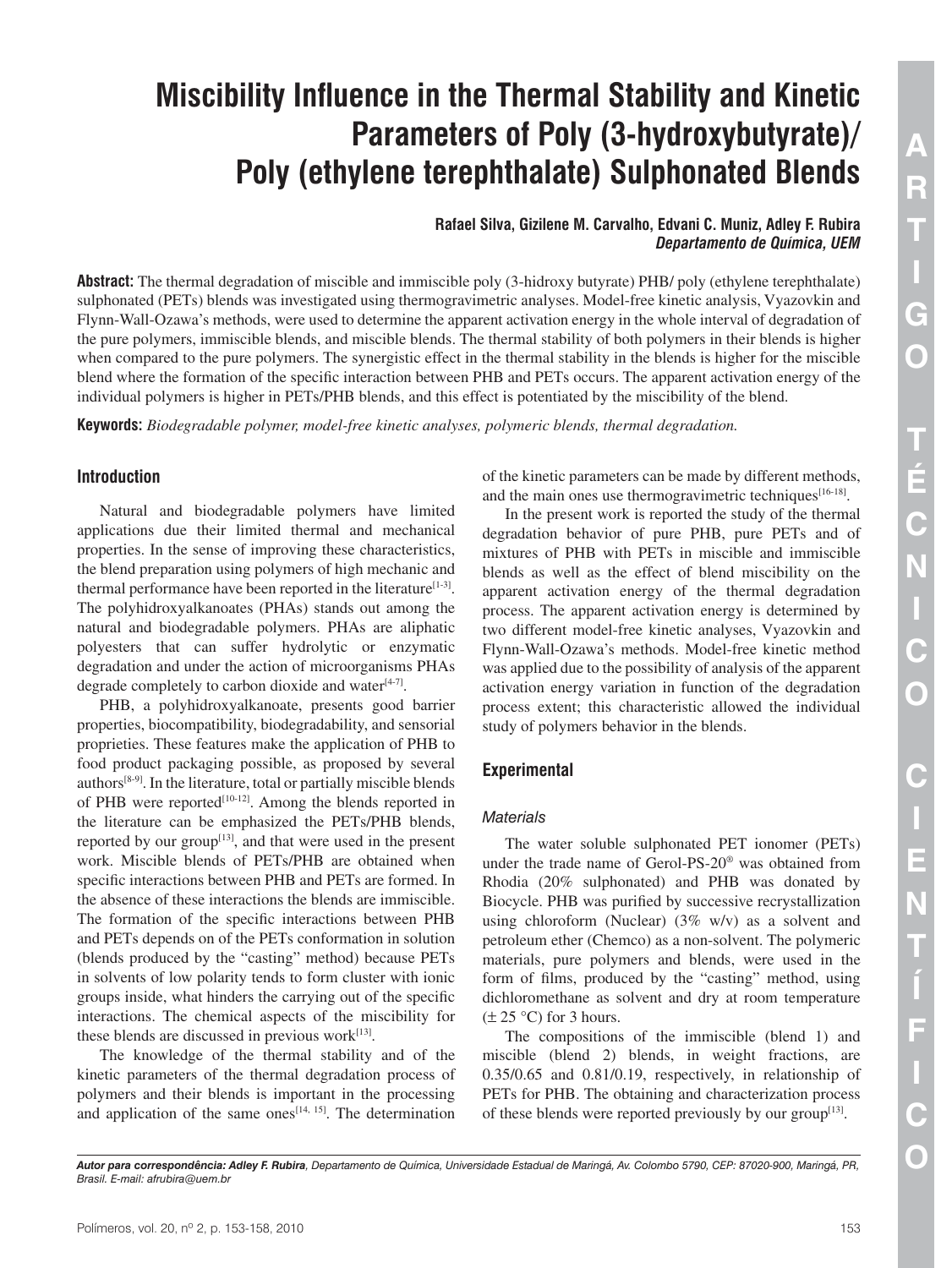#### *Thermogravimetric analysis*

The thermogravimetric analyses were carried out in Shimadzu TGA-50 thermogravimetric analyser with heating rates of 2.5, 5 and 15 °C/min. The measures were accomplished with flow of nitrogen of 20 ml/min. The samples with approximately weight of 6.0 mg were decomposed in a platinum pan.

#### *Kinetic analysis*

The kinetic behavior of the thermal degradation of a polymer can be expressed for Equation 1:

$$
\frac{d\alpha}{dt} = k(T)f(\alpha) \tag{1}
$$

where the reaction rate  $(d\alpha/dt)$  is the product of two functions, one depending only on the absolute temperature, (T) and the other depending only on conversion  $(α)$ .

The function  $k(T)$  can be substituted by the Equation of Arrhenius (Equation 2):

$$
k(T) = A \exp\left(-\frac{E_a}{RT}\right) \tag{2}
$$

where  $E_a$  is the energy of activation of the process, A is the pre-exponential factor and R is the universal gas constant.

The Kinetic expression can be transformed into nonisothermal rate expression describing reaction rates as a function of temperature at a constant heating rate  $(\beta)$ , thus one obtains (Equation 3):

$$
\frac{d\alpha}{dT} = \frac{A}{\beta} \exp\left(-\frac{E_a}{RT}\right) f(\alpha) \tag{3}
$$

The function  $f(\alpha)$  depends on the mechanism of the decomposition reaction. The mechanisms of polymers decomposition are complex, in some cases more than one decomposition mechanism is possible $[19-21]$ . In these cases, the preponderance of a mechanism of decomposition is dependent of the conversion degree and of the temperature.

The activation energy can be determined without the knowledge of  $f(\alpha)$  through model-free isoconversional methods. The basic assumption of these methods is that the reaction rate for a constant extent of conversion depends only on the temperature<sup>[22-25]</sup>. An advantage of these methods is that the activation energy can be determined as a function of the conversion. This aspect is important for the analysis of mixtures, for example polymeric blends, which the activation energy changes abruptly in function of the conversion process.

Vyazovkin et al. developed an isoconversional method that allows both simple and complex reactions to be evaluated $[26]$ . Integrating up to conversion Equation 3 gives (Equation 4):

$$
\int_0^{\alpha} \frac{d\alpha}{f(\alpha)} = \frac{A}{\beta} \int_{T_0}^{T} \exp\left(-\frac{E_a}{RT}\right) dT = g(\alpha)
$$
 (4)

since  $E_{a}$ /RT>>1, the temperature integral can be approximated by (Equation 5):

$$
\mathbf{J}_{T_0}^T \exp\left(-\frac{E_a}{RT}\right) dT \approx \frac{R}{E_a} T^2 \exp\left(-\frac{E_a}{RT}\right) \tag{5}
$$

substituting the temperature integral and taking the logarithm, one obtains (Equation 6):

$$
\ln \frac{\beta}{T^2} = \ln \left[ \frac{RA}{E_a g(\alpha)} \right] - \frac{E_a}{RT_\alpha} \tag{6}
$$

to apply this method, it is necessary to obtain at least three different heating rates  $(\beta)$ , the respective conversion curves being evaluated from the measured TG curves<sup>[27]</sup>. For each conversion ( $\alpha$ ), the plot of [ln ( $\beta$ /T<sup>2</sup>)] against [1/RT] should provide a straight line with slope directly proportional to  $E_a$ , and thus the activation energy is obtained as a function of conversion.

In order to compare the result of Vyazovkin's method, activation energy may be evaluated by Flynn-Wall-Ozawa method<sup>[23,24]</sup>. As like as Vyazovkin's method the Flynn-Wall-Ozawa's method involve multiple heating rates  $(\beta)$  and can be used without the knowledge of the kinetic model, the Flynn-Wall-Ozawa's method gives the Equation 7:

$$
\log \beta = -0.4567 \frac{E_a}{RT} - 2.315 + \log \left( \frac{AE_a}{R} \right) - \log g(\alpha) \tag{7}
$$

The dependence of log  $\beta$  on 1/T for different heating rates at constant degree of conversion  $(\alpha)$  represents a straight line with slope directly proportional to  $E_a$ .

## **Result and Discussion**

#### *Analysis thermogravimetric*

The studies of thermo degradation were carried out in inert atmosphere to avoid differences in the diffusibility of the oxidant gas through the polymeric blends with different compositions. The mechanism of the thermo degradation in inert atmosphere of PHB was analyzed by Aoyagi et al.<sup>[28]</sup>, According to Aoyagi et al. the PHB is degraded by a random chain scission.

The curves of thermal decomposition (TG) and their derived curves (DTG) for PHB at different values of β, are shown in Figure 1. These curves indicate that the reaction of decomposition of PHB happens in a single-stage, in a narrow temperature range. The onset decomposition temperature  $(T<sub>i</sub>)$ , as well as the maximum rate decomposition temperature  $(T<sub>max</sub>)$  and the final decomposition temperature  $(T<sub>f</sub>)$  show a shift that depends on β, as can be seen in Table 1. This shift is due to the delay in the real sample temperature to the temperature read off by the equipment.

The TG and DTG curves of the thermal composition of PETs at different β are shown in Figure 2. The thermal decomposition of PETs happens in two stages, and for β equal to 2.5 °C/min, the first stage begins in 307.2 °C and it finishes in 395.6 °C, while the second stage begins in 439.9 °C and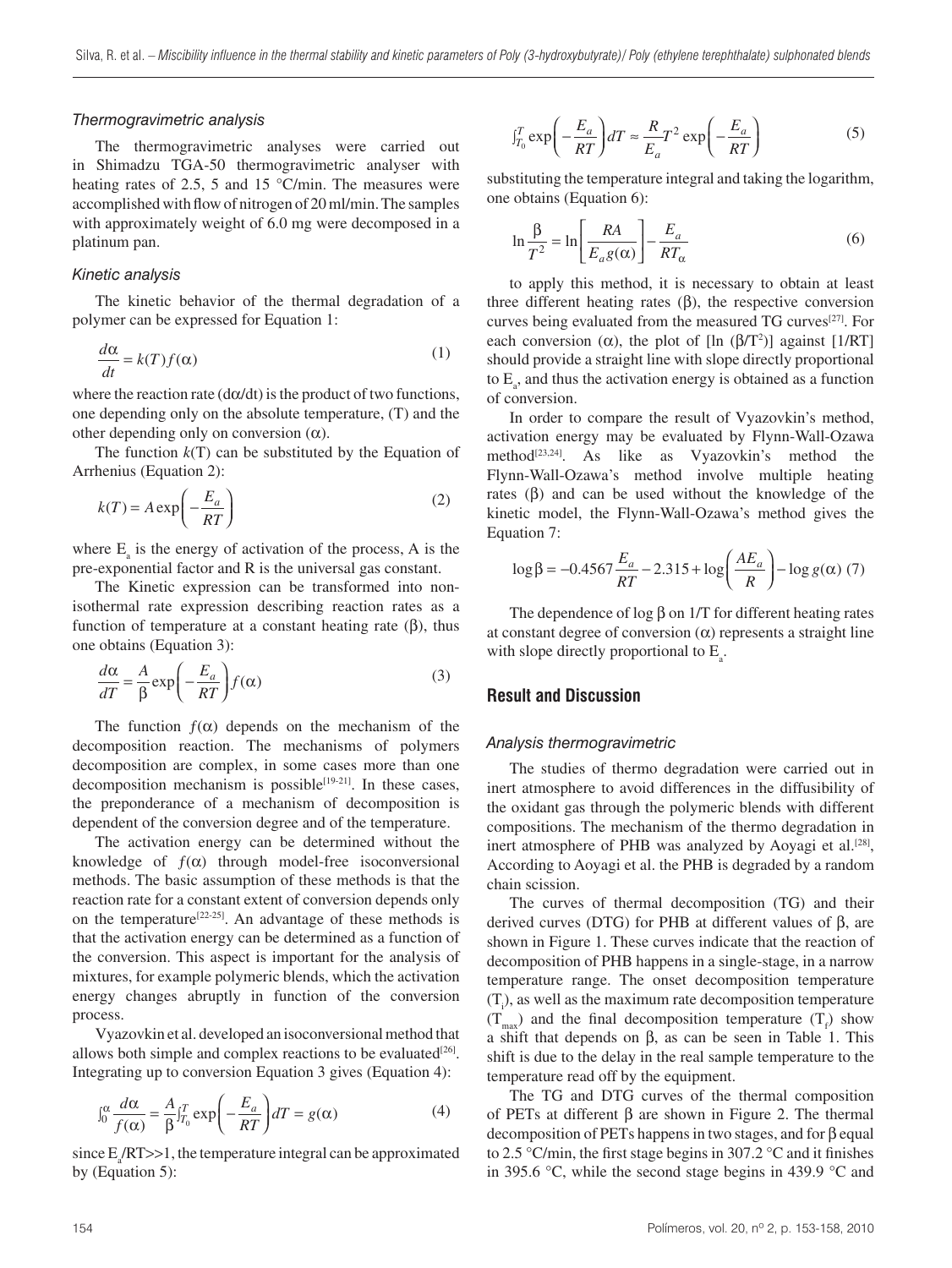

**Figure 1.** Curves of TG for PHB in different values of β (a) and their derived curves.; DTG (b).

it finishes in 654.3 °C. The values of  $T_i$ ,  $T_{max}$  and  $T_f$  for the two stage of thermal decomposition of PETs at different β are shown in Table 1. The first stage of decomposition of PETs can be attributed to the carbon chain decomposition. The second one to the decomposition of inorganic residues formed due to presence of the group  $SO_3^-$  covalently linked to the polymer. This statement is based in the fact that the PET degrades in only one stage like demonstrated by other authors[29, 30].

TG and DTG curves of the blends 1 and 2, in different β, are shown in the Figures 3 and 4. It can be verified that the one-stage of PHB degradation and the two-stage PETs degradation happen in different temperature range, it making possible the individual analysis of the polymers in the blends. The second stage of the degradation of PETs cannot be noticed in TG and DTG curves of the blend 1, due to the fact of this blend to be rich in PHB.

Through a more detailed analysis of the values disposed in the Table 1, it can be affirmed that the  $T_i$ ,  $T_{max}$  and  $T_f$  of PHB and of PETs in both blends are superior to the determined

Table 1. Thermal data obtained from TGA scans of the samples

| <b>Sample</b>      | $\beta$ /°C/min | stage        | $T_i$ /°C | $\mathbf{T}_{\text{max}}{}'^\circ \mathbf{C}$ | $T_f{}^{O}C$ |
|--------------------|-----------------|--------------|-----------|-----------------------------------------------|--------------|
| <b>PHB</b>         | 2.5             | 1            | 198.0     | 228.4                                         | 233.0        |
|                    | 5               | $\mathbf{1}$ | 207.2     | 236.3                                         | 243.3        |
|                    | 15              | $\mathbf{1}$ | 230.3     | 257.0                                         | 265.7        |
| <b>PETs</b>        | 2.5             | $\mathbf{1}$ | 307.2     | 381.7                                         | 395.6        |
|                    |                 | 2            | 439.9     | 529.7                                         | 654.3        |
|                    | 5               | $\mathbf{1}$ | 332.5     | 393.5                                         | 408.8        |
|                    |                 | 2            | 460.7     | 713.0                                         | 746.2        |
|                    | 15              | $\mathbf{1}$ | 343.3     | 402.5                                         | 431.4        |
|                    |                 | 2            | 645.2     | 789.2                                         | 881.4        |
| Blend 1            | 2.5             | $\mathbf{1}$ | 244.1     | 262.4                                         | 269.8        |
|                    |                 | 2            | 354.4     | 401.2                                         | 422.1        |
|                    | 5               | $\mathbf{1}$ | 252.4     | 278.2                                         | 285.2        |
|                    |                 | 2            | 372.8     | 420.2                                         | 433.5        |
|                    | 15              | $\mathbf{1}$ | 259.8     | 292.0                                         | 304.4        |
|                    |                 | 2            | 391.8     | 440.0                                         | 457.9        |
| Blend <sub>2</sub> | 2.5             | $\mathbf{1}$ | 253.7     | 268.0                                         | 276.9        |
|                    |                 | 2            | 340.5     | 409.0                                         | 425.5        |
|                    |                 | 3            | 636.6     | 671.8                                         | 712.2        |
|                    | 5               | $\mathbf{1}$ | 261.0     | 278.0                                         | 289.6        |
|                    |                 | 2            | 367.1     | 420.6                                         | 435.9        |
|                    |                 | 3            | 641.0     | 701.3                                         | 831.0        |
|                    | 15              | 1            | 278.0     | 289.1                                         | 315.1        |
|                    |                 | 2            | 378.8     | 446.1                                         | 464.8        |
|                    |                 | 3            | 699.6     | 748.9                                         | 952.0        |

values for pure polymers in all β tested. The values of  $T_i$  and  $T_f$ for the blend 2 are significantly superiors to the values of the blend 1, mainly in relation to PHB degradation. The values of  $T<sub>max</sub>$  are practically equivalent. The addition of PETs to PHB increases the thermal stability of both polymers. However, this effect is more intense for the PHB. The difference in the  $T_i$  and  $T_f$  among the blends 1 and 2 can be attributed the miscibility of the mixture, the blend where PHB and PETs possess larger thermal stability is miscible. Therefore, the existence of specific interactions between PHB and PETs increase the effect synergic in the thermal stability. The miscibility or immiscibility of the blends was determined by the variation of the glass transition temperature<sup>[13]</sup>.

From the thermal data can be inferred that the formation of these blends does not cause changes in the polymer degradation mechanisms because the polymers degradations steps can be verified isolated and the effect of the blend formation were observed in both blends, miscible and immiscible. Comparing the degradations steps in the blends, the miscibility causes only differences in the intensity of the temperature shifts. The polymers in the blends, miscible or immiscible, have more alternative ways to dissipate the energy accumulated in the materials with heating process when compared to the pure polymers, such as the increase of the interfacial area and diffusion of chains among the phases. Alternatives pathways for the dissipation of the energy increase the thermal stability of polymers because these ways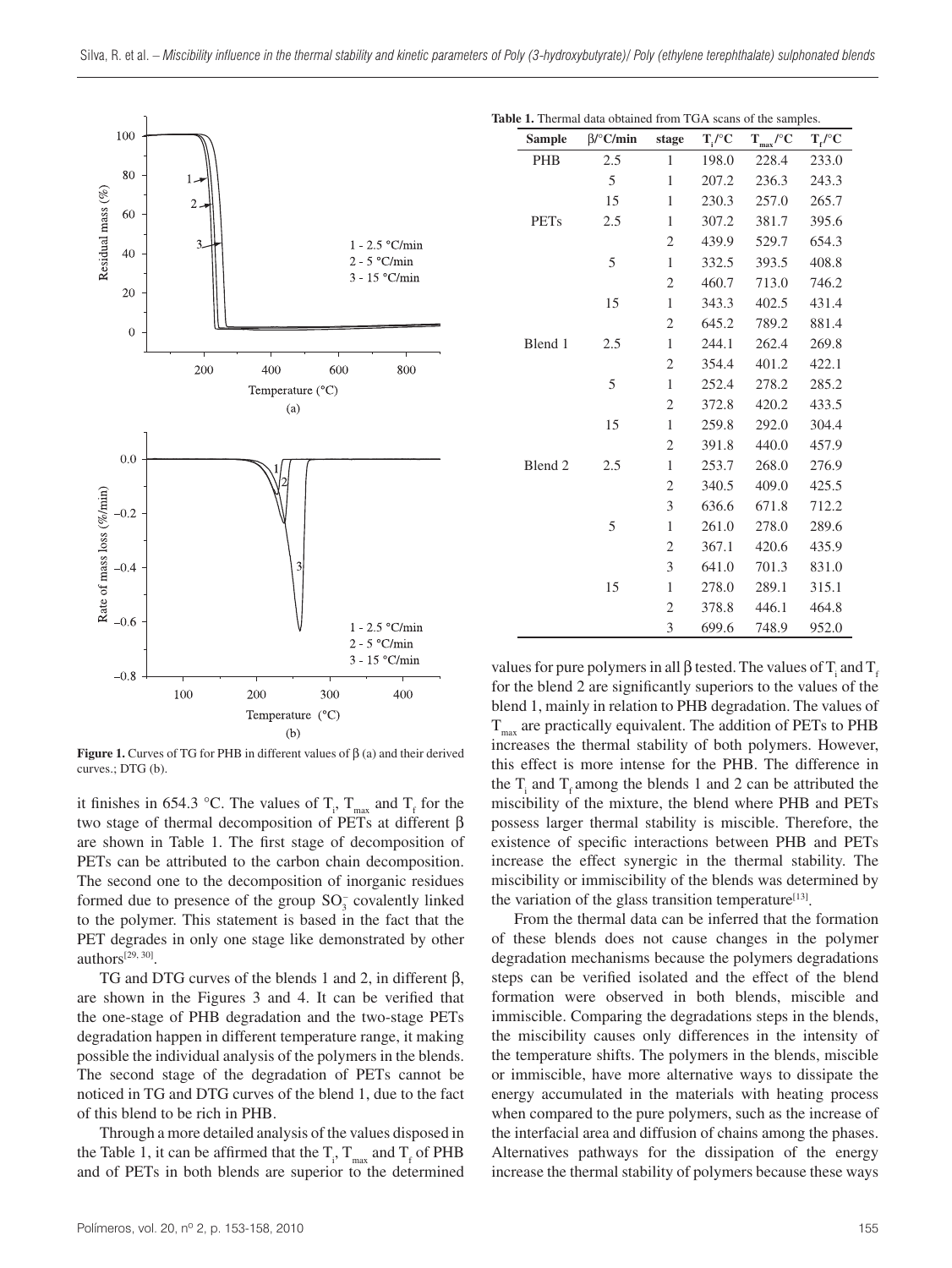



**Figure 2.** TG curves for PETs in different values of  $β$  (a) and their derived curves; DTG (b).

compete to the bonds ruptures by energy transfers during the heating. The miscibility influence in the temperature shift can be associated to the break of the specific interaction existent in the miscible blend. According to the analysis of the blends between PETs and PHB, in miscible blends there is a specific interaction between the carbonyl groups of the PHB and the sulfonate group of the  $PETs^{[13]}$ .

#### *Kinetic analysis*

Vyazovkin and Flynn-Wall-Ozawa's methods were used to evaluate the variation of apparent activation energy of the decomposition process to the pure polymers and to the polymers in the blends. The apparent activation energy determined by Vyazovkin and Flynn-Wall-Ozawa methods are shown in the Figure 5. The results obtained by both methods presented similar behavior, a slight decrease in the  $E_a$  with the progress of the degradation process. The difference in the numeric results between the methods are smaller than  $3 \text{ kJ}$ .mol<sup>-1</sup> are, for equivalents process stage. The average activation energy value in the entire process, using

**Figure 3.** TG curves for the blend 1 in different values of  $\beta$  (a) and their derived curves; DTG (b).

the results of two methods, is 118 kJ.mol-1. This result is in agreement with the result reported by Matko Erceg et al.,<sup>[31]</sup> which determined through the Kissinger method a medium value of 131 kJ.mol<sup>-1</sup> for PHB.

The dependence of the apparent activation energy on conversion for PETs is shown in the Figure 6. The existence of more than one degradation stage for the PETs is easily noted. The kinetic analysis confirms the existence of two stage of thermal degradation. For the first stage the Vyazovkin and Flynn-Wall-Ozawa's methods provide equivalents results. The value of  $E_a$  slightly increases with the increase of  $\alpha$ in the 0.10 to 0.80 interval. The average value of  $E_{a}$  in this conversion interval is 215 kJ.mol<sup>-1</sup>. An abrupt decrease in  $E_a$ occurs at nearly 80% of the conversion, and after this point the  $E_{a}$  become practically constant indicating the change in the degradation process that are attributed to the degradation of the sulfonate groups linked. The agreement between the both methods used in the second stage as not close as in the first stage. The average values of  $E_a$  were 58 and 70 kJ.mol<sup>-1</sup> as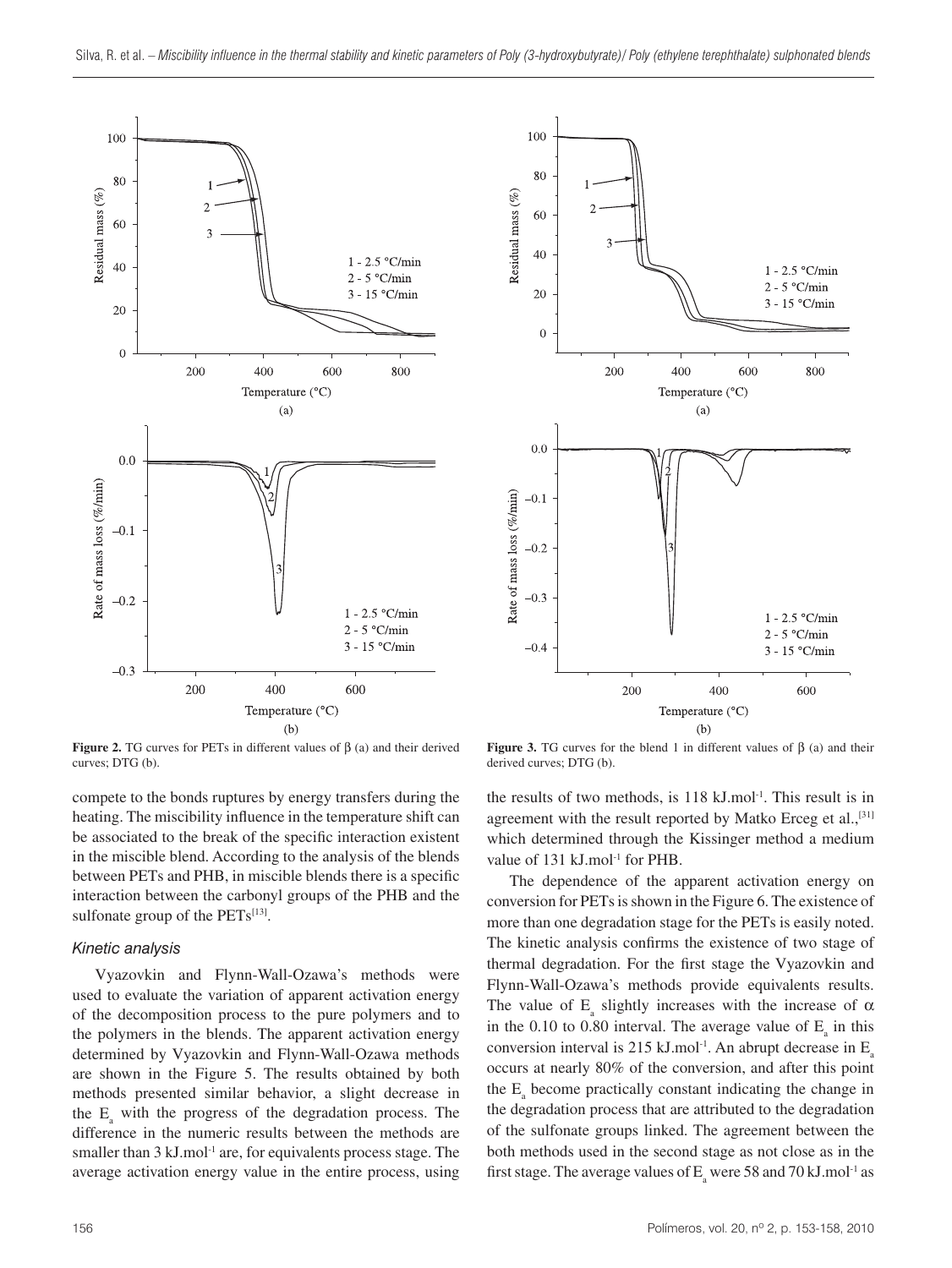

**Figure 4.** TG curves for the blend 2 in different values of  $\beta$  (a) and their derived curves; DTG (b).



**Figure 5.** Apparent activation energy in function of conversion for the PHB.

determined by Vyazovkin and Flynn-Wall-Ozawa methods, respectively.

The agreement in the results obtained from both methods for the blends is very close. The apparent activation energy for the blends is not constant in the whole conversion interval. In the Figure 7 can be seen the results of  $E_{\rm a}$  for the blend 1. The



**Figure 6.** Apparent activation energy in function of conversion for the PETs.



**Figure 7.** Apparent activation energy in function of conversion for the blend 1.



Figure 8. Apparent activation energy in function of conversion for the blend 2.

composition of the blend 1 is  $35\%$  (w/w) of PETs and  $65\%$ (w/w) of PHB. Thus, the conversion interval ranging from zero until approximately 0.65 is corresponding only to PHB degradation. In this interval the  $E_{a}$  decrease in function of the conversion process initially higher than 200 to 130 kJ.mol-1 in α of 0.65. The apparent activation energy of PHB in the blend 1 is higher than of the pure PHB.

In the blend 1 the conversion  $(α)$  referent to PETs occurs after 0.65. In this interval occurs a quickly increase in the  $E_a$ from to  $180 \text{ kJ}$ .mol<sup>-1</sup> close of 0.90, this interval is attributed to